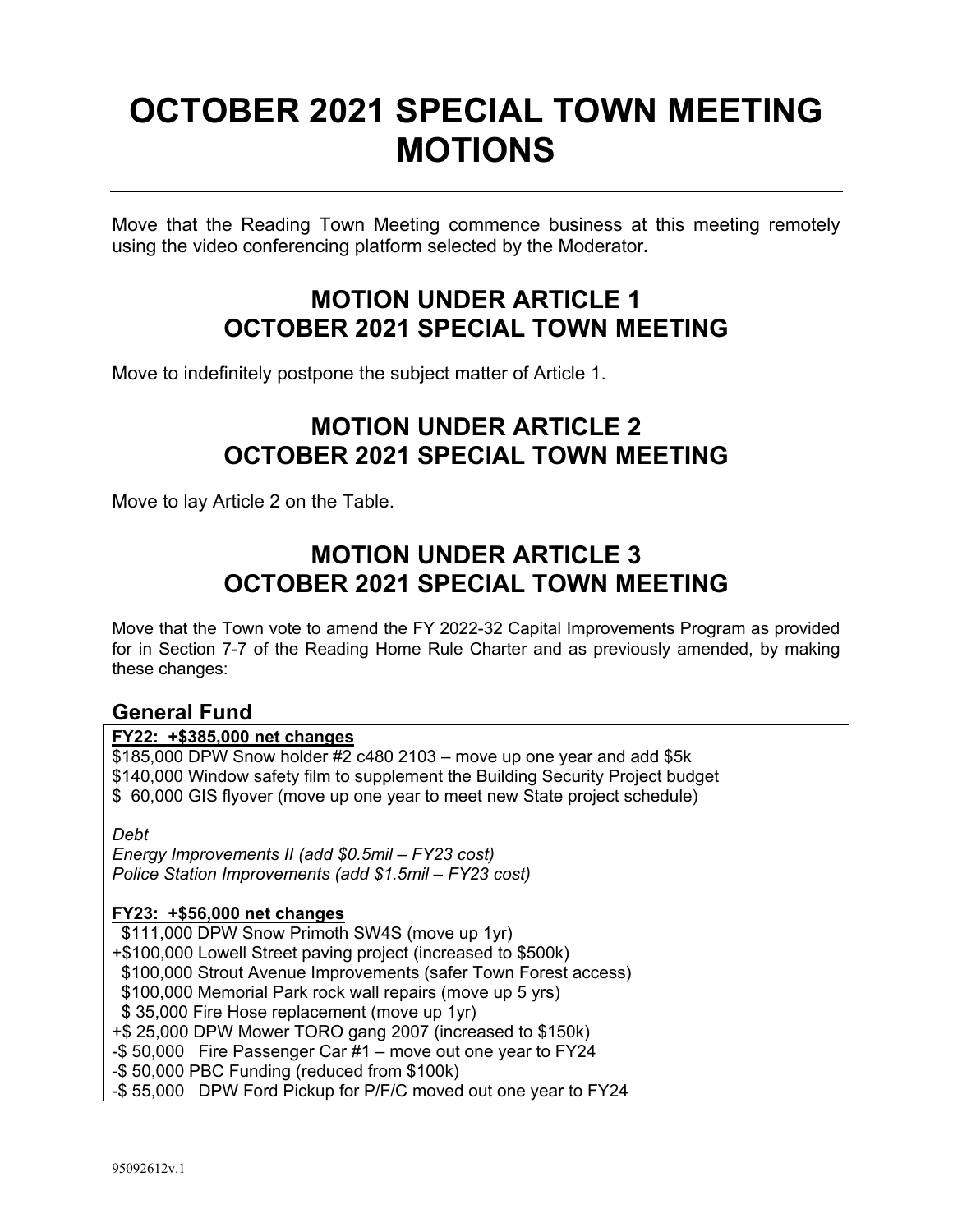-\$ 60,000 Adm Svc: GIS Flyover – planimetrics (moved up one year to FY22) -\$200,000 Birch Meadow ES site improvements (move out one year to FY24)

*Debt* 

*Community Sustainability (add \$1.0mil – FY24 cost)* 

#### **FY24+**

Various other changes made

### **Enterprise Funds – Water**

#### **FY22: +\$435,000**

\$400,000 Emerson Avenue Water Main work (increased – fund at November TM) \$ 35,000 Unidirectional flushing program (moved up three years – fund at November TM)

#### **FY23: +\$57,500**

\$40,000 Replace W-20 Trailer (1999) \$35,000 Unidirectional flushing program (moved up three years) -\$17,500 Engineering vehicle shared with Sewer moved out one year and +\$12,500 for hybrid

*Note: Auburn Water Tank increased by \$2.5 million of 20yr debt/grants/reserves* 

#### **FY24+**

Various changes made

#### **Enterprise Funds – Sewer**

#### **FY22: +\$250,000**

+\$250,000 Sturges Sewer Station project (increased – fund at November TM)

#### **FY23: -\$17,500**

-\$17,500 Engineering vehicle shared with Water moved out one year and +\$12,500 for hybrid

#### **FY24+**

Various changes made

### **Enterprise Funds – Storm Water**

**FY22: None** 

#### **FY23: None**

**FY24+**  Various changes made

# **MOTION UNDER ARTICLE 4 OCTOBER 2021 SPECIAL TOWN MEETING**

To see if the Town will vote to amend the Town's Operating Budget for the Fiscal Year commencing July 1, 2021, as adopted under Article 16 of the Annual Town Meeting of April 26,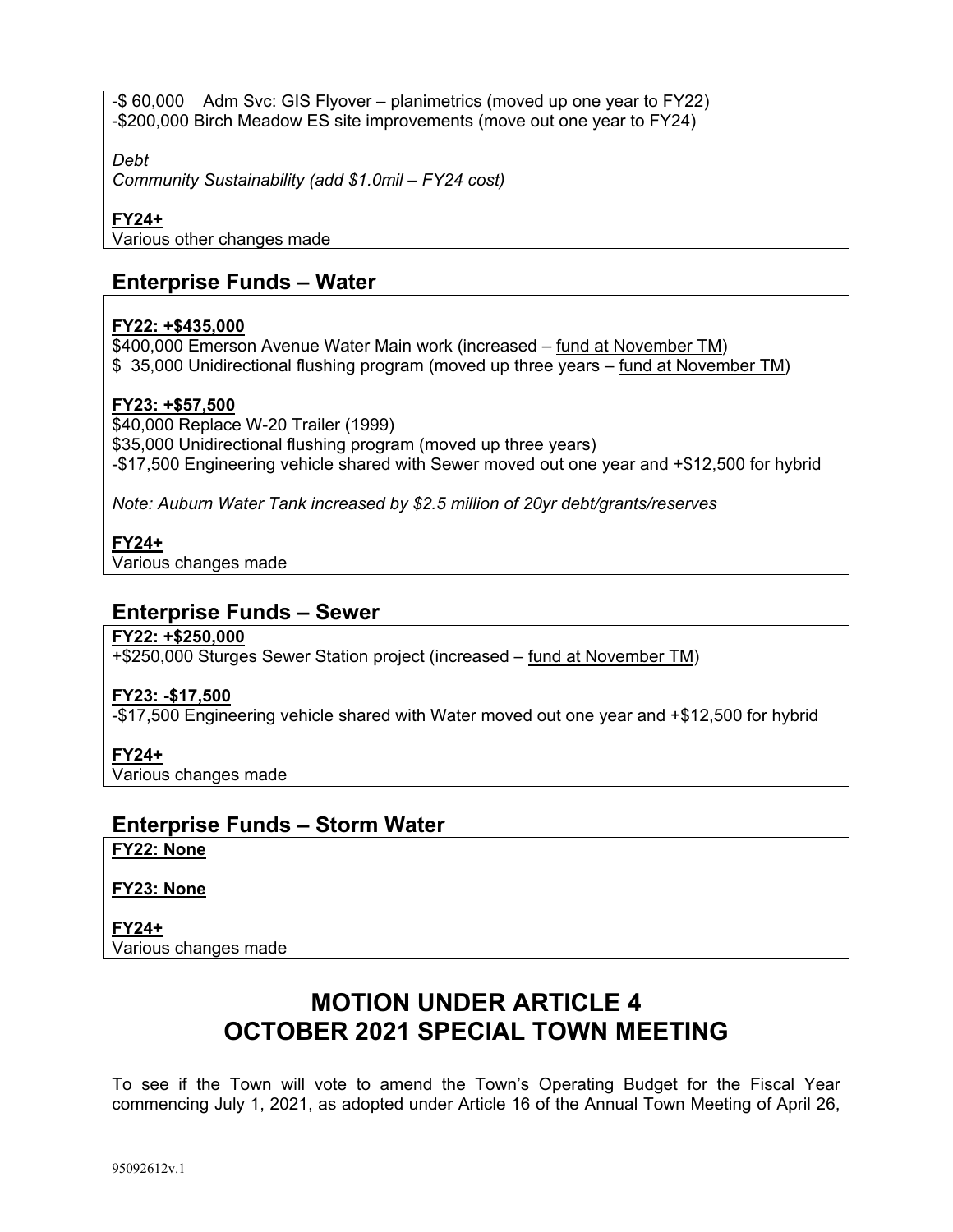2021; and to raise and appropriate, borrow or transfer from available funds, or otherwise provide a sum or sums of money to be added to the amounts appropriated under said Article, as amended, for the operation of the Town and its government:

#### **Background:**

| <b>Account Line</b>            | <b>Description</b>                     | <b>Decrease</b> | <b>Increase</b> |
|--------------------------------|----------------------------------------|-----------------|-----------------|
|                                |                                        |                 |                 |
| $B99 - Benefits$               | Health Insurance Premiums -\$375,000   | \$375,000       |                 |
| C99 - Capital                  | Please see Article 3 for details       |                 | \$385,000       |
| G92 - Administrative           | Non-Union Pay & Class Study            |                 | \$40,000        |
| <b>Services Expenses</b>       |                                        |                 |                 |
| H91<br>Public                  | Economic Development Liaison -\$15,000 | \$15,000        |                 |
| Services Wages                 |                                        |                 |                 |
| H92<br>Public                  | Economic Devel. expenses +\$15,000     | \$10,000        |                 |
| <b>Services Expenses</b>       | Veteran's Benefits -\$25,000           |                 |                 |
| J91<br>Public<br>Safety        | Animal Control -\$30,000               | \$30,000        |                 |
| Wages                          |                                        |                 |                 |
| Safety<br><b>Public</b><br>J92 | Regional Animal Control +\$25,000      |                 | \$25,000        |
| <b>Expenses</b>                |                                        |                 |                 |
| K94 - DPW Street               | Street/Traffic Lights -\$20,000        | \$20,000        |                 |
| Lights                         |                                        |                 |                 |
|                                | <b>Subtotals</b>                       | \$450,000       | \$450,000       |
|                                | <b>Net Operating Expenses</b>          |                 | \$0             |
|                                | <b>From Free Cash</b>                  |                 | \$0             |

#### **General Fund – Wages and Expenses**

### **MOTION UNDER ARTICLE 5 OCTOBER 2021 SPECIAL TOWN MEETING**

Move that the Town vote to appropriate the sum of **one million five hundred thousand dollars (\$1,500,000)** to pay costs of making police station improvements, including the payment of any and all other costs incidental and related thereto, said sum to be expended by and under the direction of the Town Manager; and, for the purpose of meeting such appropriation, to the Town Treasurer, with the approval of the Select Board, is authorized to borrow said sum in accordance with M.G.L. c. 44, §7(1), or any other enabling authority; that the Select Board, Town Manager, or any other agency or official of the Town, is authorized to apply for a grant or grants, to be used to defray the cost of all, or any part of, said project; and that the Town Manager is authorized to enter into any and all contracts and agreements as may be necessary to carry out the purposes of this Article. Any premium received upon the sale of any bonds or notes approved by this vote, less any such premium applied to the payment of the costs of issuance of such bonds or notes, may be applied to the payment of costs approved by this vote in accordance with M.G.L. c. 44, §20, thereby reducing the amount authorized to be borrowed to pay such costs by a like amount.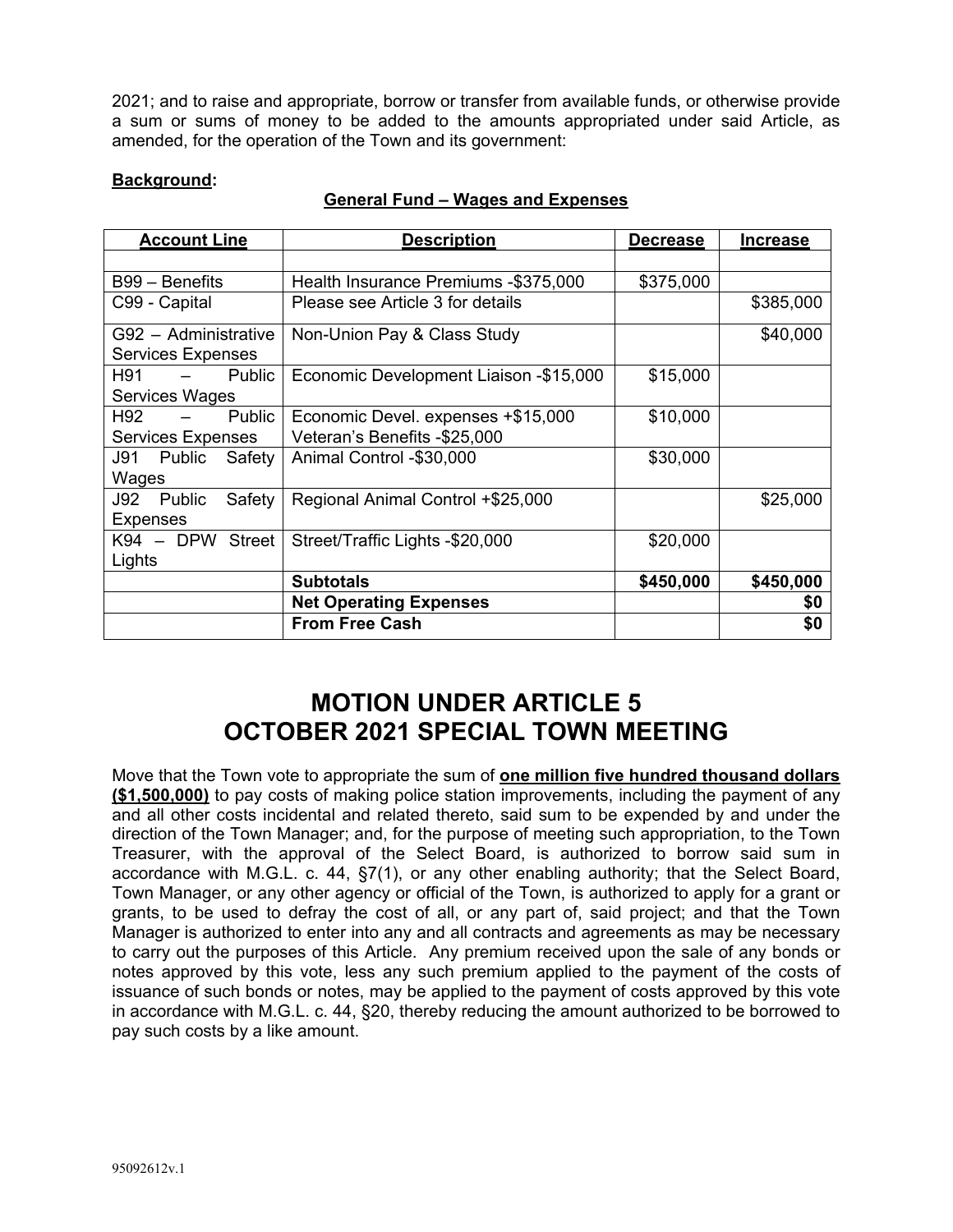### **MOTION UNDER ARTICLE 6 OCTOBER 2021 SPECIAL TOWN MEETING**

Move that the Town vote to appropriate the sum of **five million dollars (\$5,000,000)** to pay costs of making energy and water conservation and other similar improvements to Town owned properties, including the payment of any and all other costs incidental and related thereto to pay costs of this project, said sum to be expended by and under the direction of the Town Manager, the School Committee and/or the Superintendent of Schools; and, for the purpose of meeting such appropriation, the Town Treasurer, with the approval of the Select Board, is authorized to borrow said sum in accordance with M.G.L. c. 44, §7(1), or any other enabling authority; that the Select Board, Town Manager, or any other agency or official of the Town, is authorized to apply for a grant or grants, to be used to defray the cost of all, or any part of, said project; and that the Town Manager is authorized to enter into any and all contracts and agreements as may be necessary to carry out the purposes of this Article. Any premium received upon the sale of any bonds or notes approved by this vote, less any such premium applied to the payment of the costs of issuance of such bonds or notes, may be applied to the payment of costs approved by this vote in accordance with M.G.L. c. 44, §20, thereby reducing the amount authorized to be borrowed to pay such costs by a like amount.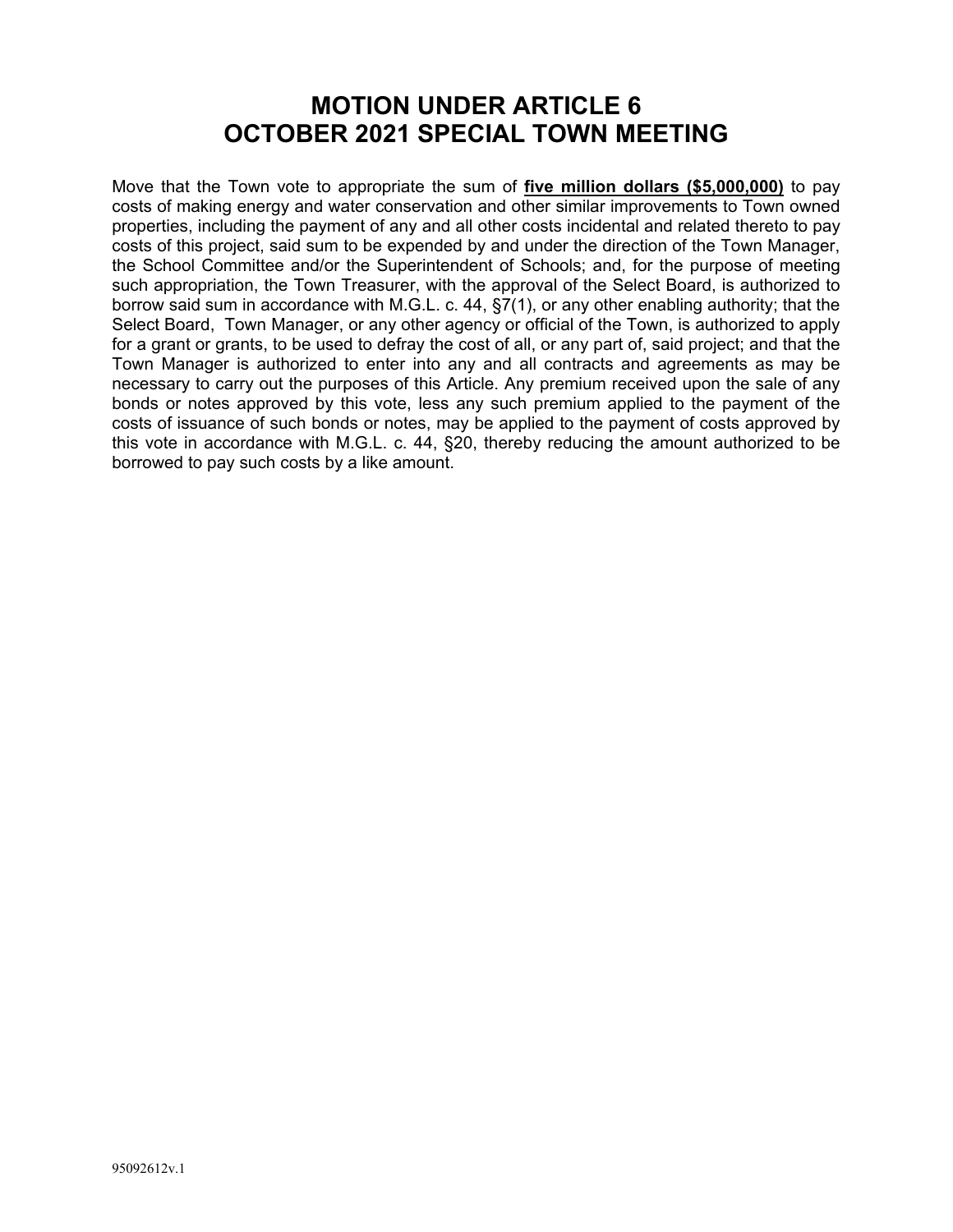### **MOTION UNDER ARTICLE 7 OCTOBER 2021 SPECIAL TOWN MEETING**

Move that the Town vote to appropriate the sum of **two million five hundred thousand dollars (\$2,500,000)** to pay costs of replacing the Auburn Water Tank, including the payment of any and all other costs incidental and related thereto, which amount will supplement funds previously appropriated under Article 17 of the 2019 Annual Town Meeting to pay costs of this project, said sum to be expended by and under the direction of the Town Manager; and, for the purpose of meeting such appropriation, the Town Treasurer, with the approval of the Select Board, is authorized to borrow said sum in accordance with M.G.L. c. 44, §8(4), or any other enabling authority; that the Select Board, Town Manager, or any other agency or official of the Town, is authorized to apply for a grant or grants, to be used to defray the cost of all, or any part of, said project; and that the Town Manager is authorized to enter into any and all contracts and agreements as may be necessary to carry out the purposes of this Article. Any premium received upon the sale of any bonds or notes approved by this vote, less any such premium applied to the payment of the costs of issuance of such bonds or notes, may be applied to the payment of costs approved by this vote in accordance with M.G.L. c. 44, §20, thereby reducing the amount authorized to be borrowed to pay such costs by a like amount.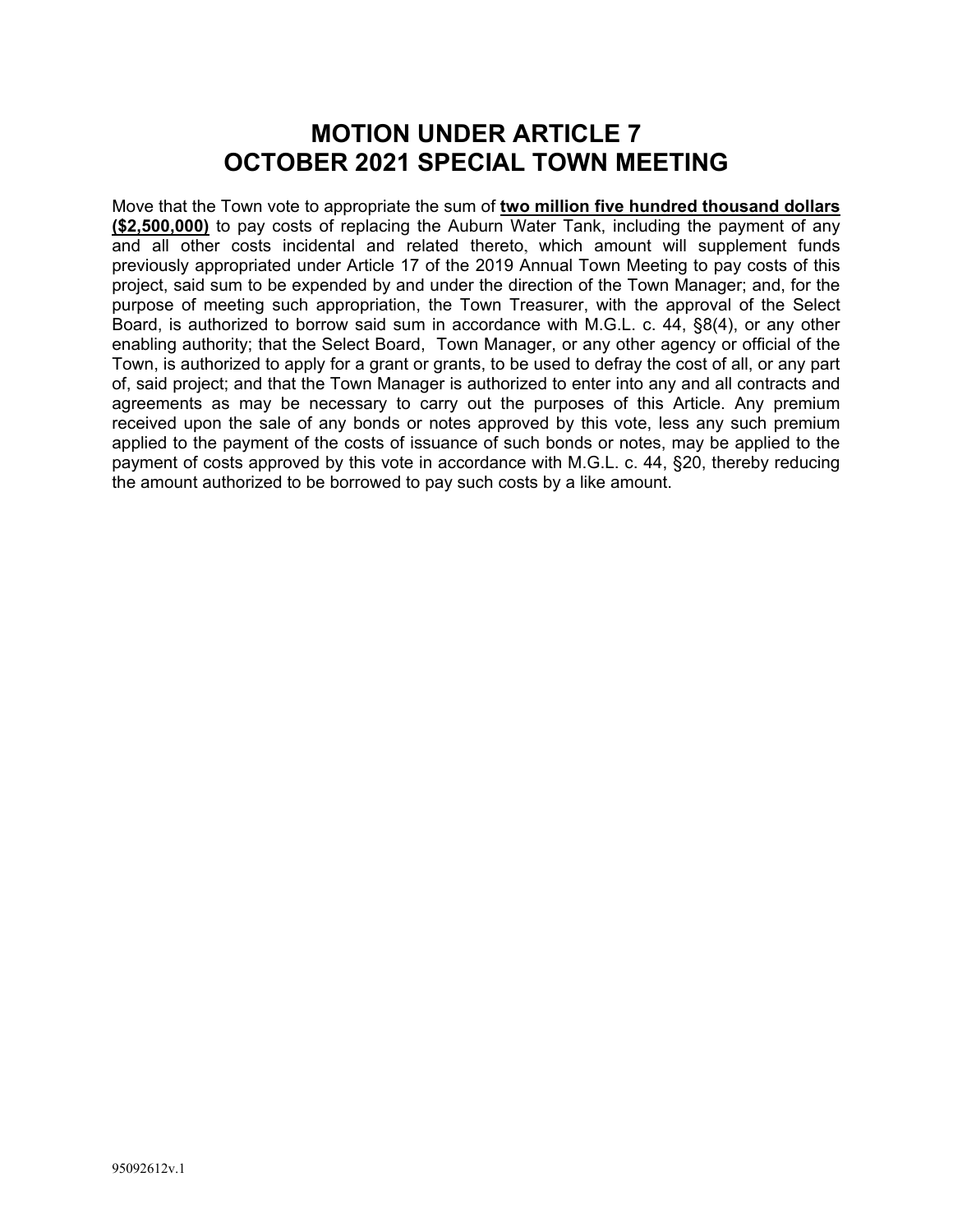### **MOTION UNDER ARTICLE 8 OCTOBER 2021 SPECIAL TOWN MEETING**

Move that the Town vote to authorize the Select Board to acquire by gift, on such terms and conditions as the Select Board shall determine, an easement over a portion of Gazebo Circle, as shown on a plan entitled "Easement Plan, Proposed Access Easement, Hopkins Street, Reading, MA" dated October 13, 2021, and prepared by LandTech, for the purpose of accessing 160 Hopkins Street (Accessor's Parcel 8-61), and, further, to authorize the Select Board to enter into all agreements and take all related actions necessary or appropriate to carry out said acquisition and other acts authorized herein.